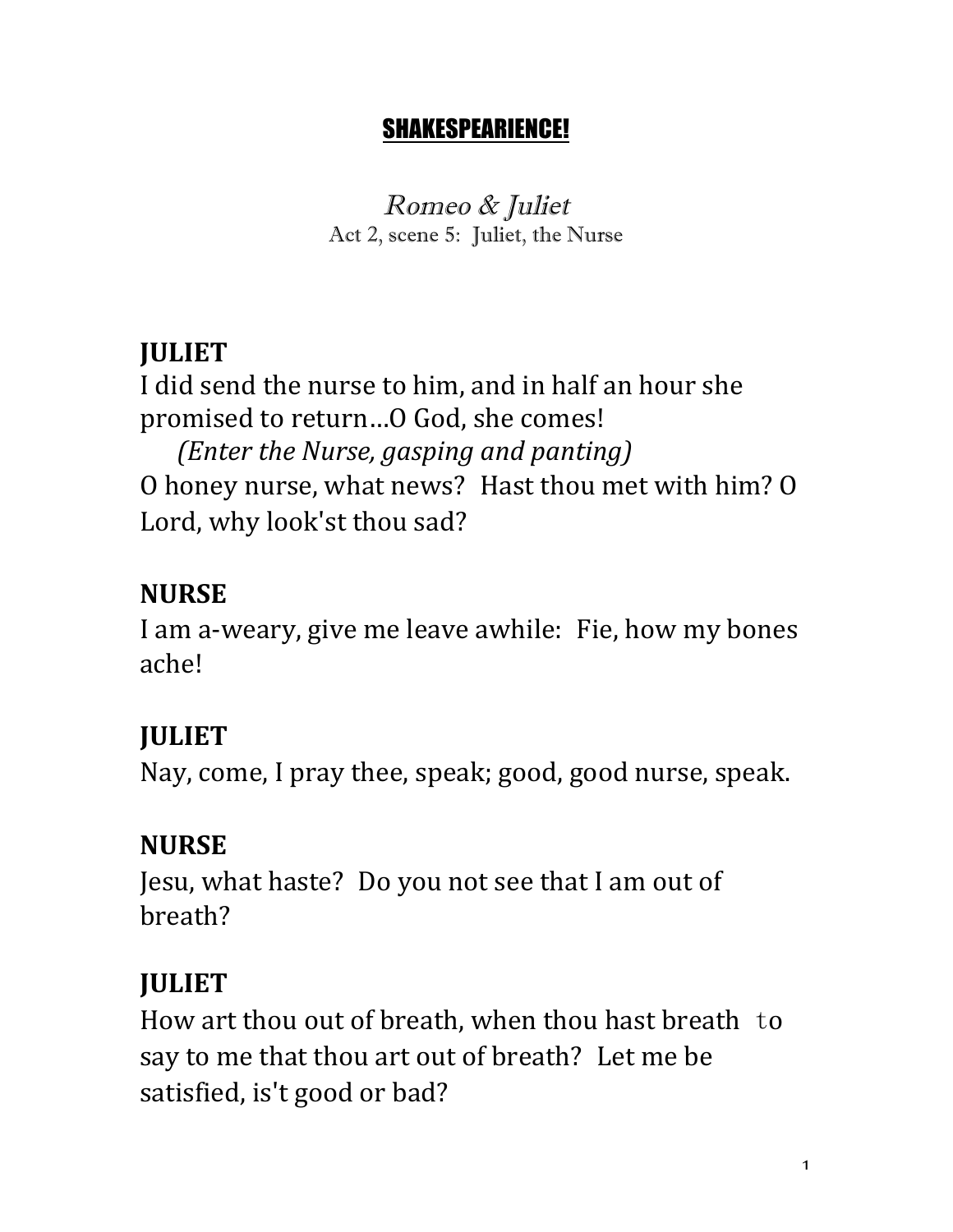#### **NURSE**

Well, you have made a simple choice; you know not how to choose a man... What, have you dined at home?

# **JULIET**

No, no: What says he of our marriage? What of that?

### **NURSE**

Lord, how my head aches!,--O, my back, my back!

### **JULIET**

I' faith, I am sorry that thou art not well. Sweet, sweet, sweet nurse, tell me, what says my love?

# **NURSE**

Your love says, like an honest gentleman, and a kind, and a handsome, --Where is your mother?

# **JULIET**

Where is my mother! Why, she is within; Where should she be?

# **NURSE**

Are you so hot? Henceforward do your messages yourself!

# **JULIET**

Come, come, what says Romeo?